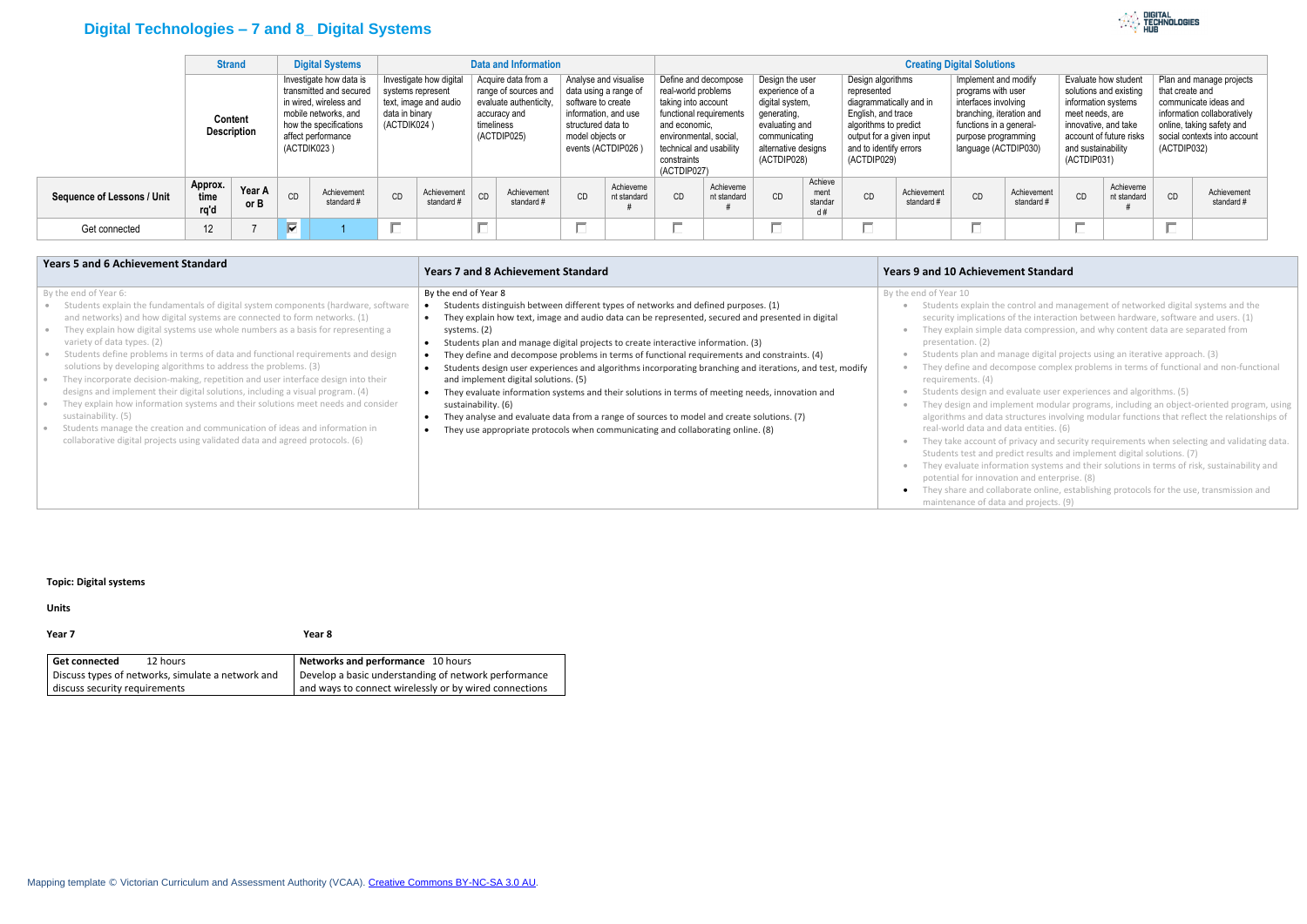### **Get connected**

A basic computer network consists of a collection of computers, printers and other equipment that is connected together so that they can communicate with each other. The internet is a network of networks connecting devices set of rules (protocols) governing its use. Choose a familiar network system, such as a transport system, as a way of comparing and contrasting another system with the computer networking system. Computer networks require threats. Use a practical activity to simulate a basic network. Problem solve a way to send data from program board to program board to represent an image.

using digital coding is that data re efficiently and can be long distances without the degraded.

o:bit to simulate the sending of ised to represent a simple image

students have learnt in previous microbit to simulate a network, : 'How can we send data to ade up of pixels?'

e width and height of their mage using an agreed ich as, B is black, W is white. e message encoded as Morse d microbit to be decoded and mages and discuss any asons why these might have the limitations of Morse code I reasons why the computer uses mages.

| Flow of activities                             |                                                                                                                                                                                                                                                                                                                                                                                                                                                                                                                                                                                                                                                                                                                                                                                                                                                                                                                                                                                                                                                                                                                                           |                                                                                                                                                                                                                                                                                                                                                                                                                                                                                                                                                                                                                                                                                                                                                                                                                                                                                                                                                                                                                                                                                        |                                                                                                                                                                                                                                                                                                                                                                                                                                                                                                                                                                                                                                                                                     |                                                                                                                                                                                                                                                                                                                                                                                                                                |  |  |  |  |  |
|------------------------------------------------|-------------------------------------------------------------------------------------------------------------------------------------------------------------------------------------------------------------------------------------------------------------------------------------------------------------------------------------------------------------------------------------------------------------------------------------------------------------------------------------------------------------------------------------------------------------------------------------------------------------------------------------------------------------------------------------------------------------------------------------------------------------------------------------------------------------------------------------------------------------------------------------------------------------------------------------------------------------------------------------------------------------------------------------------------------------------------------------------------------------------------------------------|----------------------------------------------------------------------------------------------------------------------------------------------------------------------------------------------------------------------------------------------------------------------------------------------------------------------------------------------------------------------------------------------------------------------------------------------------------------------------------------------------------------------------------------------------------------------------------------------------------------------------------------------------------------------------------------------------------------------------------------------------------------------------------------------------------------------------------------------------------------------------------------------------------------------------------------------------------------------------------------------------------------------------------------------------------------------------------------|-------------------------------------------------------------------------------------------------------------------------------------------------------------------------------------------------------------------------------------------------------------------------------------------------------------------------------------------------------------------------------------------------------------------------------------------------------------------------------------------------------------------------------------------------------------------------------------------------------------------------------------------------------------------------------------|--------------------------------------------------------------------------------------------------------------------------------------------------------------------------------------------------------------------------------------------------------------------------------------------------------------------------------------------------------------------------------------------------------------------------------|--|--|--|--|--|
| Short text                                     | Network types                                                                                                                                                                                                                                                                                                                                                                                                                                                                                                                                                                                                                                                                                                                                                                                                                                                                                                                                                                                                                                                                                                                             | Network protocols                                                                                                                                                                                                                                                                                                                                                                                                                                                                                                                                                                                                                                                                                                                                                                                                                                                                                                                                                                                                                                                                      | Protect against cybercrime                                                                                                                                                                                                                                                                                                                                                                                                                                                                                                                                                                                                                                                          | Send data via a network                                                                                                                                                                                                                                                                                                                                                                                                        |  |  |  |  |  |
|                                                | Discuss types of networks and simulate a network through<br>role play or by sending data using program boards                                                                                                                                                                                                                                                                                                                                                                                                                                                                                                                                                                                                                                                                                                                                                                                                                                                                                                                                                                                                                             | Explore network protocols that define rules and<br>processes for communication between network devices                                                                                                                                                                                                                                                                                                                                                                                                                                                                                                                                                                                                                                                                                                                                                                                                                                                                                                                                                                                 | Explore and use security measures that can protect<br>computer networks against cybercrimes                                                                                                                                                                                                                                                                                                                                                                                                                                                                                                                                                                                         | Simulate the sending of<br>represent a simple imag                                                                                                                                                                                                                                                                                                                                                                             |  |  |  |  |  |
| Questions to guide<br>exploration              | How do computers send data via a network?                                                                                                                                                                                                                                                                                                                                                                                                                                                                                                                                                                                                                                                                                                                                                                                                                                                                                                                                                                                                                                                                                                 | How does data travel via the internet?                                                                                                                                                                                                                                                                                                                                                                                                                                                                                                                                                                                                                                                                                                                                                                                                                                                                                                                                                                                                                                                 | In what ways is a computer network similar to other types of<br>networks?                                                                                                                                                                                                                                                                                                                                                                                                                                                                                                                                                                                                           | How do you send data (in ti                                                                                                                                                                                                                                                                                                                                                                                                    |  |  |  |  |  |
| What's this about?                             | A basic computer network consists of a collection of<br>computers, printers and other equipment that is<br>connected together so that they can communicate<br>with each other.<br>The school network provides an opportunity to<br>describe a basic local area network (LAN) connecting<br>computers with each other, the internet, and various<br>servers. The school may also incorporate wireless<br>technology via wireless local area network (WLAN).<br>Typically, networks are made up of:<br>$\bullet$ switches - a network switch is a computer<br>networking device that connects devices<br>together on a computer network. Software on<br>the switch manages the packets it receives, then<br>processes the packets and forwards the packets<br>to the destination device<br>routers - connect computers from one network<br>$\bullet$<br>to another and to the internet. They dispatch<br>information and ensure that the right packets of<br>information end up at the correct destination<br>(includes firewall functionality)<br>hardware devices - such as computers, printers<br>$\bullet$<br>and laptops.              | The internet is a network of networks connecting<br>devices all around the world.<br>Internet Protocol (IP) is a set of rules governing the<br>format of data sent over the internet or other<br>network. It describes how data packets move<br>through a network based on their IP address (a<br>unique address identifying a machine on a<br>network). Transmission control protocol/internet<br>protocol (TCP/IP) is used for controlling file<br>transfers over the internet. TCP/IP makes sure that<br>the packets reach the end destination and are<br>reassembled correctly.<br>The IP address is similar to the mailing address of a<br>person. It is known as a logical address because it<br>is logically assigned based on the host location.<br>Data sent across the internet is divided into<br>packets to reduce the file's size. For example,<br>downloading a 3 MB song is likely to be split up<br>into over 20,000 packets of 1,500 bytes each.                                                                                                                      | The internet provides opportunity for cybercrime.<br>Examples of security measures that can protect<br>computer networks include: passwords, security<br>settings on routers, firewalls, security certificates,<br>and anti-virus and anti-malware tools.                                                                                                                                                                                                                                                                                                                                                                                                                           | In electronic commun<br>as 1s and 0s. These se<br>as bits (or binary digit<br>stored in this digital b<br>interpret words and p<br>interpret bit patterns.<br>The advantage of usin<br>can be stored more et<br>transmitted over long<br>quality becoming deg                                                                                                                                                                  |  |  |  |  |  |
| The focus of the learning<br>(in simple terms) | Describe familiar networks and the way students<br>interact with their devices at home, at school or at a<br>local library. What does a network allow them to do?<br>Find out how the school network fits together, and<br>the various components involved that enable data to<br>be transmitted through the network.<br>Network topology refers to the layout of a network. How<br>different nodes in a network are connected to each other<br>and how they communicate is determined by the network's<br>topology. Identify the types of network topology (bus,<br>ring, star etc) and the advantages and disadvantages<br>of each type.<br>Collaboratively, discuss the advantages of networking<br>computers, which may include speed, flexible and<br>ready access to files and storage, licensing costs and<br>centralised software management. What would<br>happen if devices were not networked?<br>Use a practical activity to simulate a basic network.<br>Simulate a network using a programming board such<br>as a BBC micro: bit or similar that has at least one<br>button, at least two pins and is low voltage (~3V). In | Pose the question: 'How does information travel<br>via the internet?' For example, you request a song<br>from Spotify, how does that song reach your<br>computer? A misconception is that it travels from<br>the source in one path directly to your computer.<br>Ask students to share what they know about IP<br>addresses, IP packets of information, fibre optics<br>and cables, switches and routing that all play a role<br>in information being sent via the internet. Create a<br>flow chart to demonstrate how these work.<br>Compare initial ideas with those developed after<br>referencing relevant videos or other resources.<br>Run a traceroute to show students how data<br>travels via the internet divided into packets of<br>information of smaller file size.<br>Use an unplugged activity to role-play the sending<br>of information via packets.<br>Use the BBC micro:bit to simulate the sending of<br>packets of information, for example, four words,<br>by sending these encoded as Morse code. Set up a<br>network of connected microbits to send the words | Choose a familiar network system such as a<br>transport system as a way of comparing and<br>contrasting another system with the computer<br>networking system. Like a computer network, the<br>transport system may include security measures to<br>protect users. Create a flow chart to describe how<br>this might work.<br>Use the BBC micro:bit to simulate the sending of<br>packets of information. Introduce a 'hacker' (a<br>microbit that connects to the network and reads<br>the messages). Explain the use of encryption to<br>protect information being sent via the internet. A<br>simple encryption can be the letter +1, for<br>example, 'A' is represented by 'B'. | Use the BBC micro:bit<br>data that can be used<br>made up of pixels.<br>Building on what stud<br>sessions using the mid<br>pose the problem: 'Ho<br>create an image made<br>Students define the w<br>image, code the imag<br>representation, such a<br>They then send the m<br>code to the second m<br>drawn. Compare imag<br>differences and reaso<br>occurred. Discuss the<br>(human error) and rea<br>binary to encode imag |  |  |  |  |  |

vork

of data that can be used to nage made up of pixels

*(in the form of an image) via a network?*